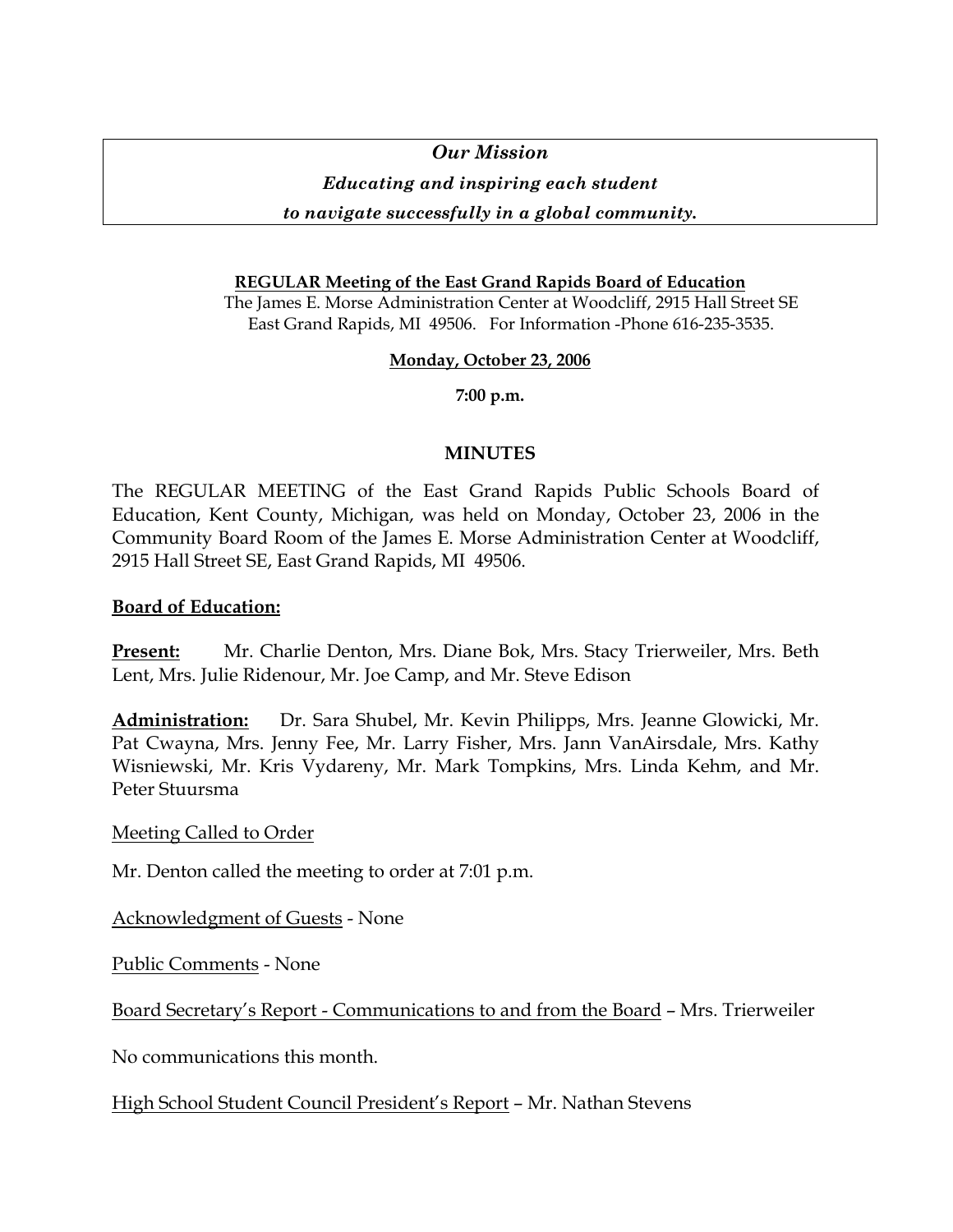Mr. Stevens stated that homecoming week went well and was a busy time. Upcoming projects are the Cystic Fibrosis penny drive, where each class will match what is raised and also the upcoming Arts and Crafts Show. The Student Council will be discussing what can be done in memory of Brittany Booth and Vincent Szpieg.

# EGREA President's Report - Mrs. Nancy McSkimming

Mrs. McSkimming was not able to attend the meeting and asked Dr. Shubel to present the following report for her. Teachers are looking forward to meeting with parents on a one-to-one basis at upcoming parent/teacher conferences. Teachers are always appreciative of the outstanding attendance by parents and feel this is an indication of why many of our students experience successes academically.

# Recognition of Six East Grand Rapids Commended Students in the 2007 National Merit Scholarship Competition – Mr. Larry Fisher and Mr. Pat Cwayna

Mr. Fisher introduced the six students and he and Mrs. Bok presented each student with a certificate. Mr. Cwayna thanked the parents of the students and congratulated each student on their achievement.

# *Discussion Items:*

# School Safety – Chief Peter Gallagher – East Grand Rapids Public Safety

Chief Gallagher introduced Ryan Holmes, the School Liaison Officer. He then gave an overview of the last 20-plus years of the school and city working together on school safety. He stated that school safety involves all of the staff in the buildings; parents of all the children; the students; and the public safety department of the city. Mr. Cwayna thanked Chief Gallagher for his foresight in this area and his help with being conscious of the safety of all East students. The Board then presented a certificate of appreciation to Chief Gallagher for his 23 years of service to the children and staff of the schools.

Dr. Shubel announced that the Michigan Department of Education has designated November 6-11 as Michigan Safe Schools Week.

# Facilities Update – Mr. Camp

Mr. Camp reported on the design phase of the bond project. URS is currently wrapping up the design development phase and OAK is looking to reconcile the costs on the design development budget.

Mr. Denton announced that a Special Board Meeting has been scheduled for Thursday, November 16, 2006 at 5:30 p.m. to review and approve the design drawings.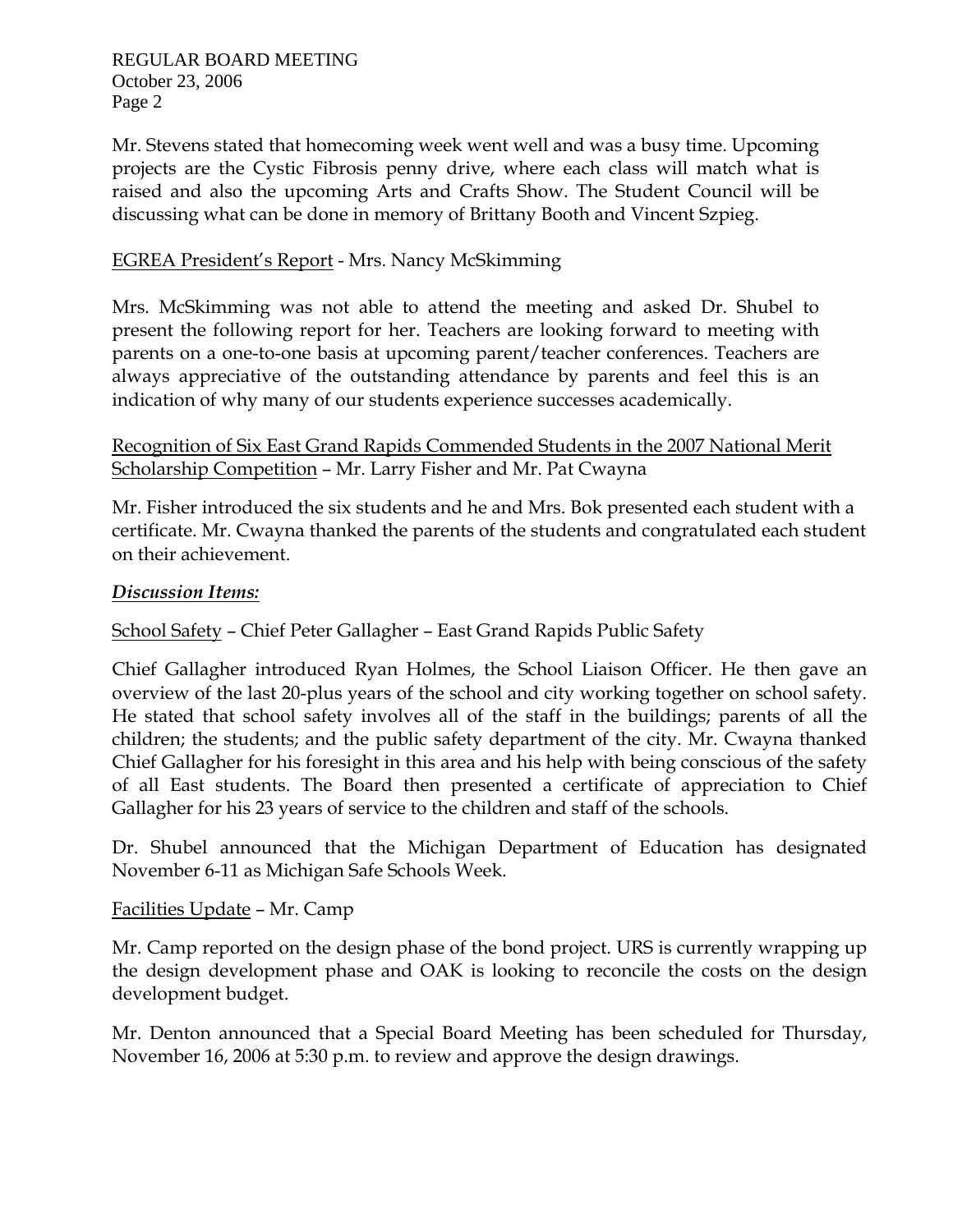# Bond Timeline and Implementation – Mr. Philipps

Mr. Philipps reviewed the bond timeline and the implementation process. He gave a brief background of the committee work, which was completed once the bond was passed by voters up to the design development phase. He reviewed the dates for completion of the Breton and Lakeside classrooms, which will be this coming year; and also the dates over the next two years for the various work, including air conditioning at Wealthy, the Middle School and the High School.

# Energy Education Program Implementation – Mr. Graham

Dr. Shubel introduced Mr. Dan Graham, the District Energy Manager. Mr. Graham gave a power-point presentation which reviewed the energy program; his position as the energy manager; and the current status of our energy program. He will bring updates to the Board throughout the next year.

# Special Education Report – Mrs. Van Airsdale and Mrs. Wisniewski (Enclosure #12)

Mrs. Van Airsdale and Mrs. Wisniewski gave a power-point overview of what Special Education looks like in East Grand Rapids; explained professional staffing for our district; and answered Board members' questions.

# *Action Items - Consent Agenda:*

| Background:     | In order to save time during the meeting, we are using a        |
|-----------------|-----------------------------------------------------------------|
|                 | Consent Agenda. Items in the Consent Agenda include those       |
|                 | that are routine or have been previously discussed by the Board |
|                 | of Education. Any Board Member may request to have any          |
|                 | item removed for a separate discussion and vote.                |
| Recommendation: | Motion to approve items in the Consent Agenda Numbers 13        |

Approval of Minutes of REGULAR MEETING of 9/25/06 (Enclosure #13)

Approval of Payment of Bills for September 2006 (Enclosure #14)

through <u>15</u>

Second Reading and Approval of Revised Policy #2070 & #2070R (School Superintendent) (Enclosure #15)

 Background: The Board had a first reading of revised Policy #2070 and #2070R (School Superintendent) at the Board of Education meeting on September 25, 2006.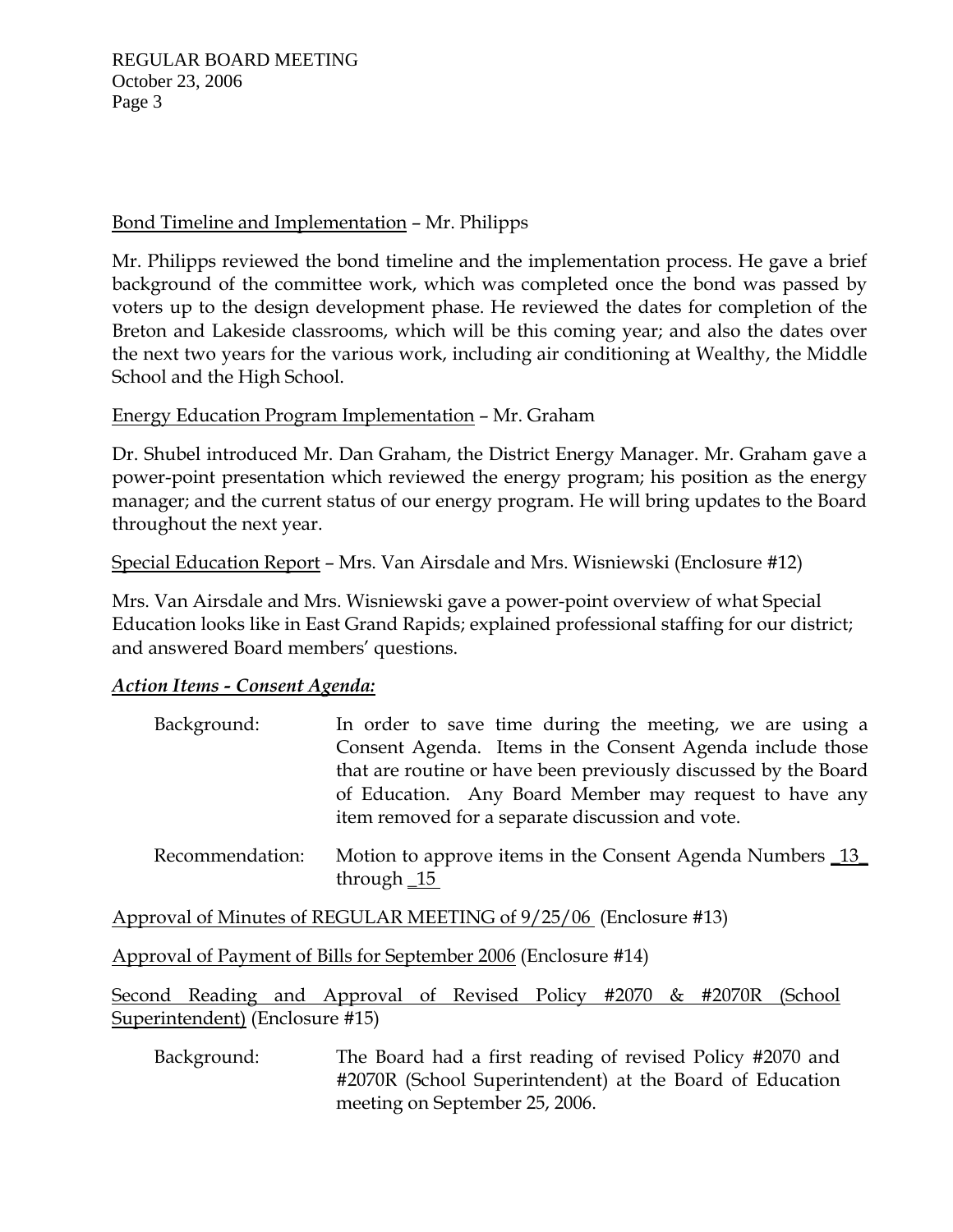Mrs. Trierweiler moved to approve Consent Agenda Items #13-15. Mrs. Lent seconded the motion. Motion passed 7-0.

# *Other Action Items:*

Resolution to Designate Voting Member in the West Michigan Risk Management Trust Insurance Pool (Enclosure #16)

Periodically, Arthur J. Gallagher Risk Management Services, Inc. requires that district member representative resolutions be updated.

Mrs. Ridenour moved to approve the resolution to designate Kevin Philipps, Assistant Superintendent of Business as the voting member and Dr. Sara M. Shubel, Superintendent as the alternate in the West Michigan Risk Management Trust Insurance Pool. Mrs. Lent seconded the motion. Motion passed 7-0.

Resolution to Designate Voting Member in the West Michigan Workers Compensation Fund (Enclosure #17)

Periodically, Arthur J. Gallagher Risk Management Services, Inc. requires that district member representative resolutions be updated.

Mr. Camp moved to approve the resolution to designate Kevin Philipps, Assistant Superintendent of Business as the voting member and Dr. Sara M. Shubel, Superintendent as the alternate in the West Michigan Workers Compensation Fund. Mrs. Ridenour seconded the motion. Motion passed 7-0.

# Approval of Board of Education/Superintendent Ground Rules (Enclosure #18)

In August the Board and Superintendent met for a workshop. These ground rules were developed during this workshop and have been reviewed with the Superintendent through the Personnel Committee.

Following discussion, there were some changes and additions made to this document. Mrs. Lent moved to approve the Board of Education/Superintendent Ground Rules with changes and additions as discussed as recommended by the Personnel Committee. Mr. Edison seconded the motion. Changes will be made as noted. Motion passed 7-0.

# *Administrative Reports:*

# Superintendent

Student Count Update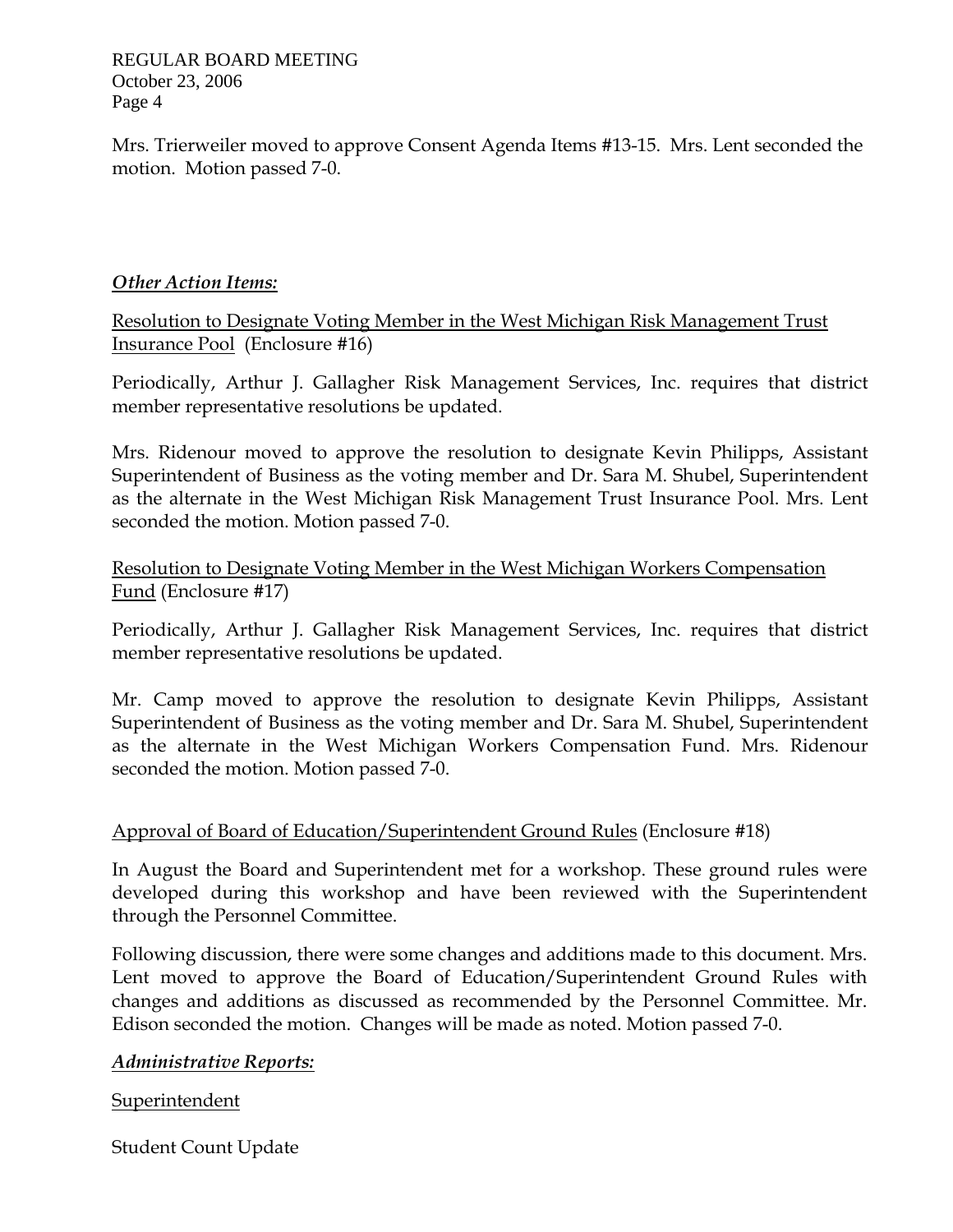Mr. Philipps reviewed the most recent student count. He stated that the blended count will be 3012 and the budget for this year was based on a number of 3024.

# ASCD trip to India (October 25-November 6, 2006)

Dr. Shubel will be out of the country in India from October 25-November 6, 2006. She will spend her time there visiting schools and seeing how the educational system in India works and what their goals for education would be. Assistant Superintendent for Instruction

Y5-12 Math Curriculum Update – To keep the Board up to date, Mrs. Glowicki reviewed the timeline of the committee and minutes from the last meeting.

Families of Color Connection Group – Notes from the kick-off meeting were distributed to the Board. Approximately 28 people attended the first meeting. This group is currently in the process of looking at next steps.

Professional Development Update – Mrs. Glowicki handed out results of the most recent committee meeting showing who is on the committee and also what sessions will be offered during the Professional Development Days in February of 2007.

# Board Representative Reports

Joint Facilities Committee – Mr. Denton reported that the Joint Facilities met on October  $18<sup>th</sup>$ . It was a good meeting between the schools and the city. The Committee is currently looking at recommendations for signs and banners on fences; the Manhattan tennis courts project to be completed in the spring; and a volleyball net system for Wealthy Elementary was also approved for this year. This group meets quarterly.

Legislative Liaison – Mr. Edison stated that this committee met on October 16th and included a general discussion on Proposition 5. The committee reviewed the school position and the city position. There will be reauthorization of the NCLB legislation next year and the committee is taking a look at what we need and who to contact with our thoughts. There were also various house bills discussed: Bill No. 4788 regarding tax credit; Bill No. 6448 moving the Kindergarten age from November 30<sup>th</sup> to September 5<sup>th</sup>; and Bill No. 6350 regarding internet safety and technology. He indicated that the Committee felt all of these bills would need further discussion.

Communications and Outreach Special Committee – Mrs. Ridenour said the committee has met three times and is anticipating having a communication assessment done on the district. She indicated that they might be ready with a proposal to come before the Board by next month.